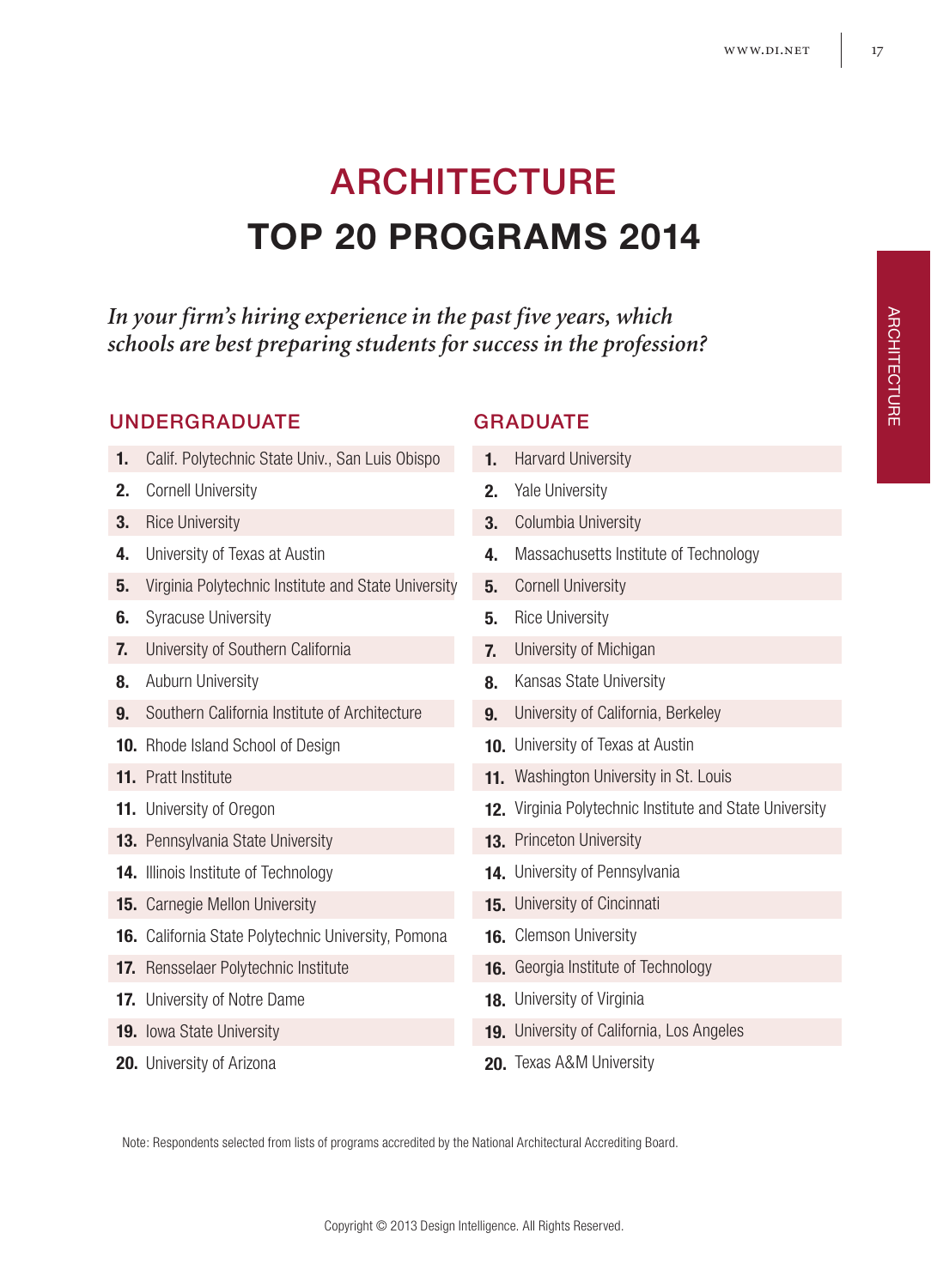# HISTORICAL RANKING OF LEADING PROGRAMS

### UNDERGRADUATE

| 2014           |                                           | 2013           | 2012           | 2011           | 2010           | 2009                    | 2008                    | 2007           | 2006           | 2005           | 2004           |
|----------------|-------------------------------------------|----------------|----------------|----------------|----------------|-------------------------|-------------------------|----------------|----------------|----------------|----------------|
| 1              | Calif. Polytechnic State Univ., SLO       | 5              | $\overline{4}$ | $\overline{4}$ | 3              | 3                       | $\overline{\mathbf{4}}$ | 6              | 3              | $\overline{4}$ | 3              |
| $\overline{2}$ | <b>Cornell University</b>                 | 1              | 1              | 1              | 1              | $\mathbf{1}$            | $\overline{2}$          | 1              | 1              | 1              | $\overline{2}$ |
| 3              | <b>Rice University</b>                    | 3              | 5              | 3              | $9\,$          | 8                       | 11                      | $\overline{2}$ | 3              | 3              | $\overline{4}$ |
| 4              | University of Texas at Austin             | 6              | $\overline{2}$ | $\overline{7}$ | 5              | 6                       | 6                       | 9              | $\overline{2}$ | 8              | 10             |
| 5              | VA Polytechnic Institute & State Univ.    | $\overline{7}$ | 3              | $\overline{4}$ | $\overline{4}$ | $\overline{2}$          | $\mathbf{1}$            | $\overline{4}$ | $\overline{7}$ | 10             | 4              |
| 6              | <b>Syracuse University</b>                | 3              | $\overline{7}$ | $\overline{2}$ | $\overline{2}$ | $\overline{\mathbf{4}}$ | 3                       | 3              | $\overline{7}$ | 5              | 4              |
| $\overline{7}$ | University of Southern California         | 16             | 12             | 9              | 10             | 12                      | 12                      | 14             | --             |                |                |
| 8              | Auburn University                         | 9              | 14             | 18             | 13             | 12                      | 18                      | 6              | 15             |                |                |
| 9              | Southern Calif. Institute of Architecture | $\overline{2}$ | $\overline{7}$ | 6              | --             | 19                      | --                      | --             | --             | --             |                |
| 10             | Rhode Island School of Design             | $\overline{7}$ | 6              | 11             | $\overline{7}$ | $\overline{4}$          | 17                      | 5              | 5              | $\overline{7}$ | 4              |
| 11             | Pratt Institute                           | 11             | 10             | 9              | 15             | 12                      | 9                       | 14             | 10             | $-$            | --             |
| 11             | University of Oregon                      | 13             | 19             | 14             | $\overline{7}$ | 18                      | 15                      | 14             | 15             | 11             | 11             |
| 13             | Pennsylvania State University             | 18             | 13             | 16             | 11             | 11                      | 9                       | --             | 10             | 13             | --             |
| 14             | Illinois Institute of Technology          | --             | 17             | 14             | 14             | 12                      | --                      | 13             | $-$            | 13             | 13             |
| 15             | Carnegie Mellon University                | 12             | 11             | $\overline{7}$ | 11             | $\overline{7}$          | $\overline{7}$          | 10             | 9              | 9              | 13             |
| 16             | Calif. State Polytechnic U., Pomona       | --             | $-$            |                | $-$            | --                      | 15                      | --             |                |                |                |
| 17             | Rensselaer Polytechnic Institute          | 19             | --             | 20             | --             | 20                      | --                      | --             | --             |                |                |
| 17             | University of Notre Dame                  | 13             | 14             | 16             | --             | 10                      | 12                      | 11             | 12             | $-$            | 9              |
| 19             | Iowa State University                     | 9              | 9              | --             | 18             | 12                      | 14                      | 14             | 13             | 12             | 11             |
| 20             | University of Arizona                     |                |                | 18             | 12             |                         |                         |                |                |                |                |

Note: Programs without numerical ranking in past years scored below the top 20 or did not have an accredited program at that time.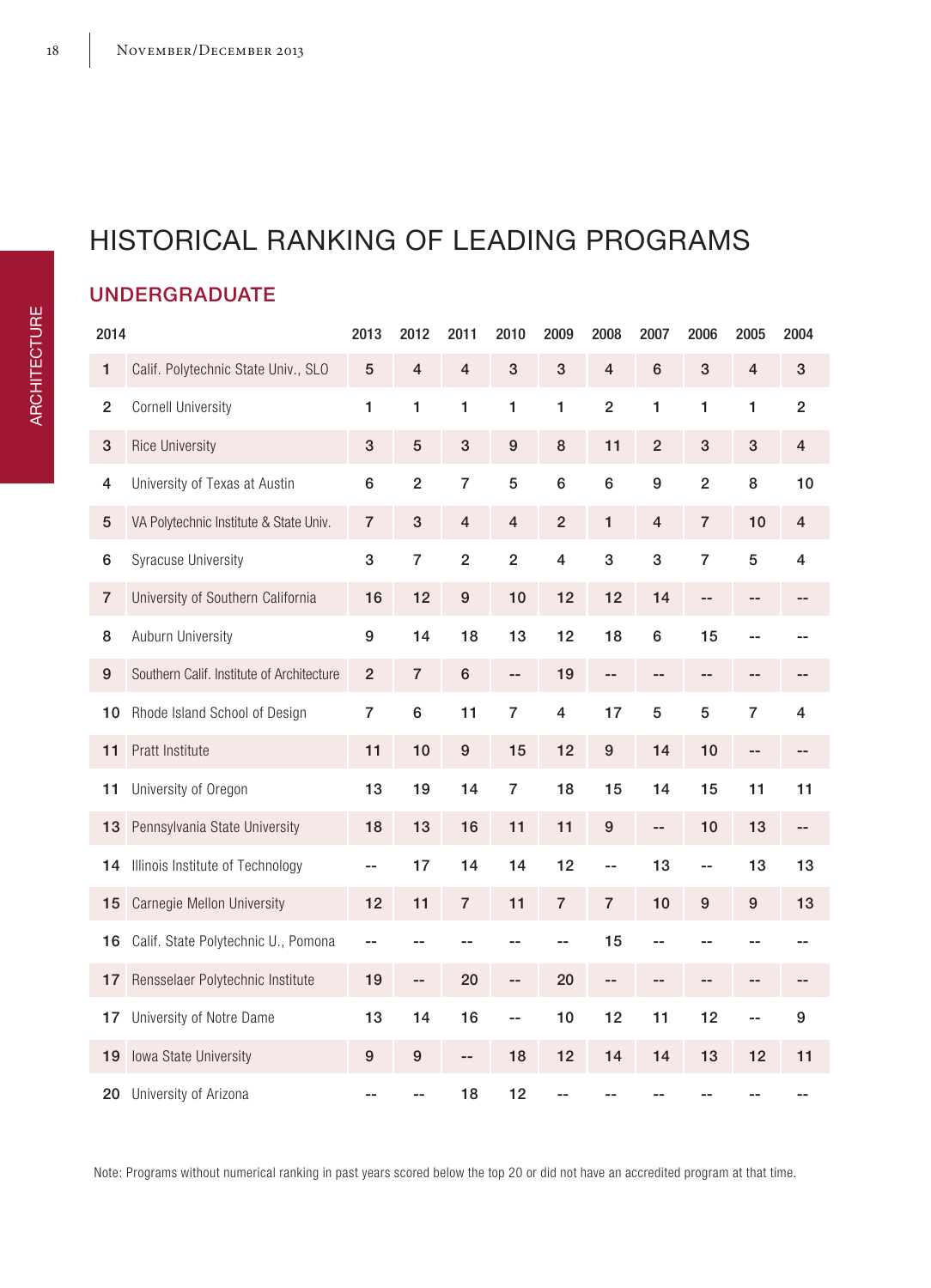### **GRADUATE**

| 2014           |                                        | 2013           | 2012           | 2011           | 2010           | 2009           | 2008              | 2007            | 2006           | 2005           | 2004           |
|----------------|----------------------------------------|----------------|----------------|----------------|----------------|----------------|-------------------|-----------------|----------------|----------------|----------------|
| 1              | <b>Harvard University</b>              | 1              | 1              | $\overline{2}$ | 1              | $\mathbf{1}$   | 1                 | 1               | 1              | 1              | 1              |
| $\overline{2}$ | Yale University                        | 3              | $\overline{2}$ | 3              | $\overline{2}$ | $\overline{4}$ | 13                | 3               | 8              | $\overline{2}$ | $\overline{2}$ |
| 3              | Columbia University                    | $\overline{2}$ | 3              | $\overline{4}$ | $\overline{4}$ | 3              | 3                 | 9               | $\overline{4}$ | $\overline{4}$ | 3              |
| 4              | Mass. Institute of Technology          | $\overline{4}$ | 6              | 5              | 3              | $\overline{4}$ | $\overline{2}$    | $\overline{4}$  | 8              | $\overline{4}$ | 5              |
| 5              | <b>Cornell University</b>              | 5              | 6              | 6              | $\overline{7}$ | 6              | 3                 | 6               | --             | --             | --             |
| 5              | <b>Rice University</b>                 | 15             | 14             | 16             | 15             | 16             | 10                | 6               | $\overline{7}$ | 9              | 11             |
| $\overline{7}$ | University of Michigan                 | 11             | 8              | $\mathbf{1}$   | $-$            | 9              | 8                 | 16              | --             | 11             | $\overline{7}$ |
| 8              | Kansas State University                | 13             | 5              | --             | 16             | 11             | 13                | --              |                | --             |                |
| 9              | University of California, Berkeley     | $\overline{7}$ | 14             | 10             | 9              | 17             | 8                 | $-$             | 13             | $\overline{7}$ | 12             |
| 10             | University of Texas at Austin          | 11             | 11             | 10             | 5              | 9              | 10                | 12              | 6              | 14             | --             |
| 11             | Washington University in St. Louis     | 9              | $\overline{4}$ | 9              | 11             | 6              | 5                 | $6\phantom{1}6$ | 10             | 13             | 12             |
| 12             | VA Polytechnic Institute & State Univ. | 18             | $-$            | 12             | 8              | 6              | 5                 | 10              | $-$            |                |                |
| 13             | Princeton University                   | 15             | 19             | 15             | 11             | 11             | 13                | 12              | 15             | 12             | 6              |
| 14             | University of Pennsylvania             | 15             | 8              | 8              | 11             | --             | 18                | 11              | 4              | 3              | $\overline{7}$ |
| 15             | University of Cincinnati               | 10             | 10             | 6              | 6              | $\overline{2}$ | $\overline{7}$    | $\overline{2}$  | $\overline{2}$ | 6              | 4              |
| 16             | <b>Clemson University</b>              | 20             | --             | 20             | 14             | 11             | 10                | --              | 13             | ٠.             |                |
| 16             | Georgia Institute of Technology        | --             | --             | --             | 17             | --             | $\qquad \qquad -$ | --              | 15             | --             | --             |
| 18             | University of Virginia                 | $\overline{7}$ | 11             | 14             | 9              | 11             | 13                | 5               | 3              | 8              | 9              |
| 19             | University of California, Los Angeles  | --             |                |                | --             | --             | --                |                 | --             |                |                |
| 20             | Texas A&M University                   | --             | 19             | --             | 18             | 11             | 18                | 19              | 15             |                |                |

Note: Programs without numerical ranking in past years scored below the top 20 or did not have an accredited program at that time.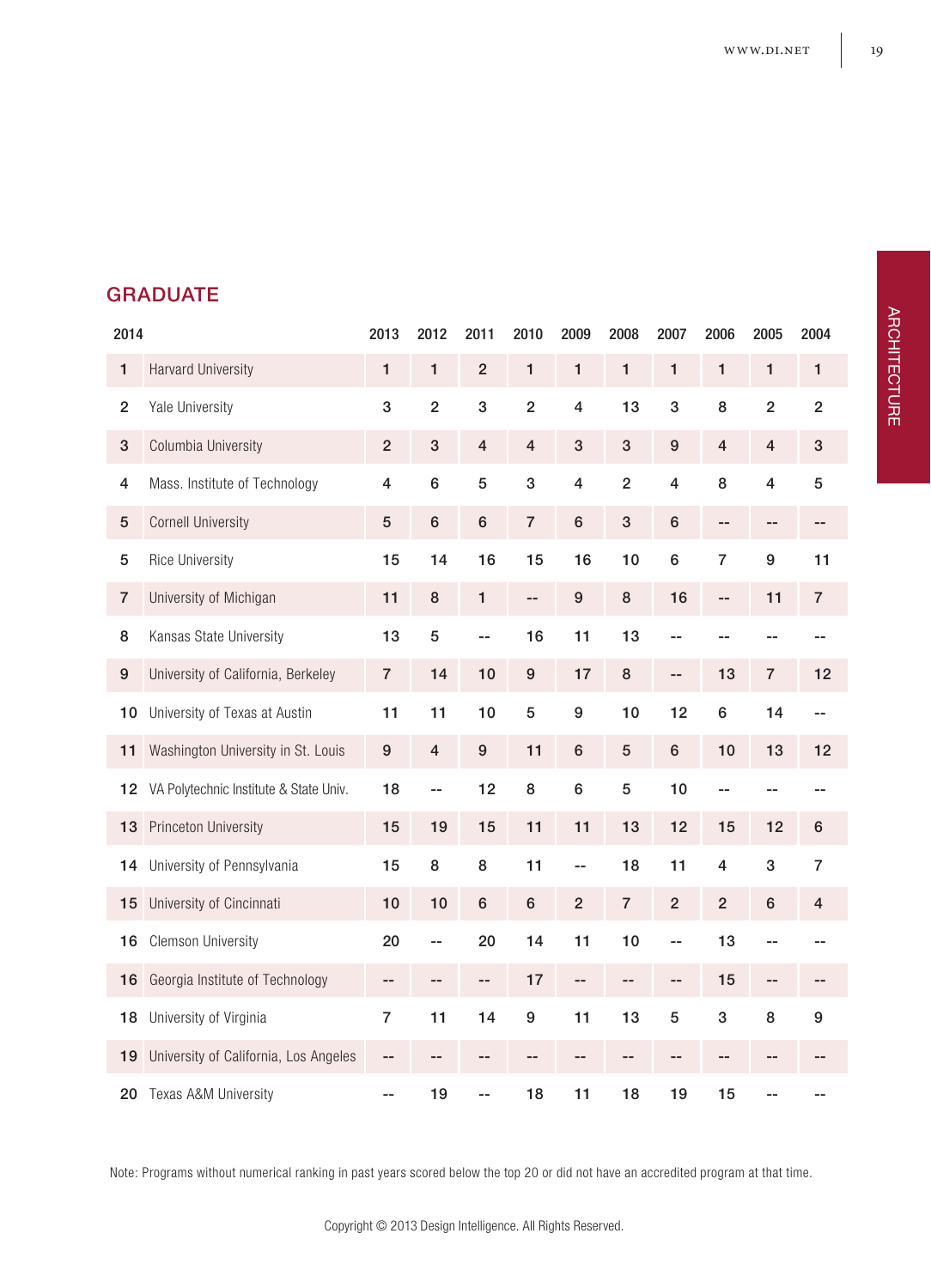# ARCHITECTURE SKILLS ASSESSMENT

**The collegiate programs that hiring firms deem strongest in educating for each skill area.**

### **ANALYSIS AND PLANNING**

- 1. Harvard University
- 2. Columbia University
- 3. Cornell University
- 4. Calif. Polytechnic State Univ., San Luis Obispo
- 4. University of Southern California

### **COMMUNICATION**

- 1. Harvard University
- 2. Yale University
- 3. University of Southern California
- 4. Columbia University
- 5. University of Michigan

### **COMPUTER APPLICATIONS**

- 1. Massachusetts Institute of Technology
- 2. Southern California Institute of Architecture
- 3. Columbia University
- 4. Calif. Polytechnic State Univ., San Luis Obispo
- 5. Harvard University

### **CONSTRUCTION METHODS & MATERIALS**

- 1. Calif. Polytechnic State Univ., San Luis Obispo
- 2. Auburn University

.....................

- 3. Kansas State University
- 4. Virginia Polytechnic Institute and State University
- 5. University of Southern California

### What is most important in a new graduate entering the workplace? *(Multiple responses)*

| Where they're currently located  3.3% |  |
|---------------------------------------|--|
| Their attitude/personality  70.7%     |  |

### **CROSS-DISCIPLINARY TEAMWORK**

- 1. Harvard University
- 2. Auburn University
- 2. Calif. Polytechnic State Univ., San Luis Obispo
- 2. Kansas State University
- 5. University of Southern California

### **DESIGN**

- 1. Harvard University
- 2. Yale University
- 3. Columbia University
- 4. Southern California Institute of Architecture
- 5. University of Southern California

### **RESEARCH & THEORY**

- 1. Harvard University
- 2. Columbia University
- 3. Massachusetts Institute of Technology
- 4. Yale University
- 5. Princeton University

### **SUSTAINABLE DESIGN PRACTICES & PRINCIPLES**

- 1. Calif. Polytechnic State Univ., San Luis Obispo
- 2. University of California, Berkeley
- 3. Auburn University
- 3. University of Oregon
- 5. University of Southern California

### How important is it to your firm that a new graduate has previous work experience?

. . . . . . . . . . . . . . . . .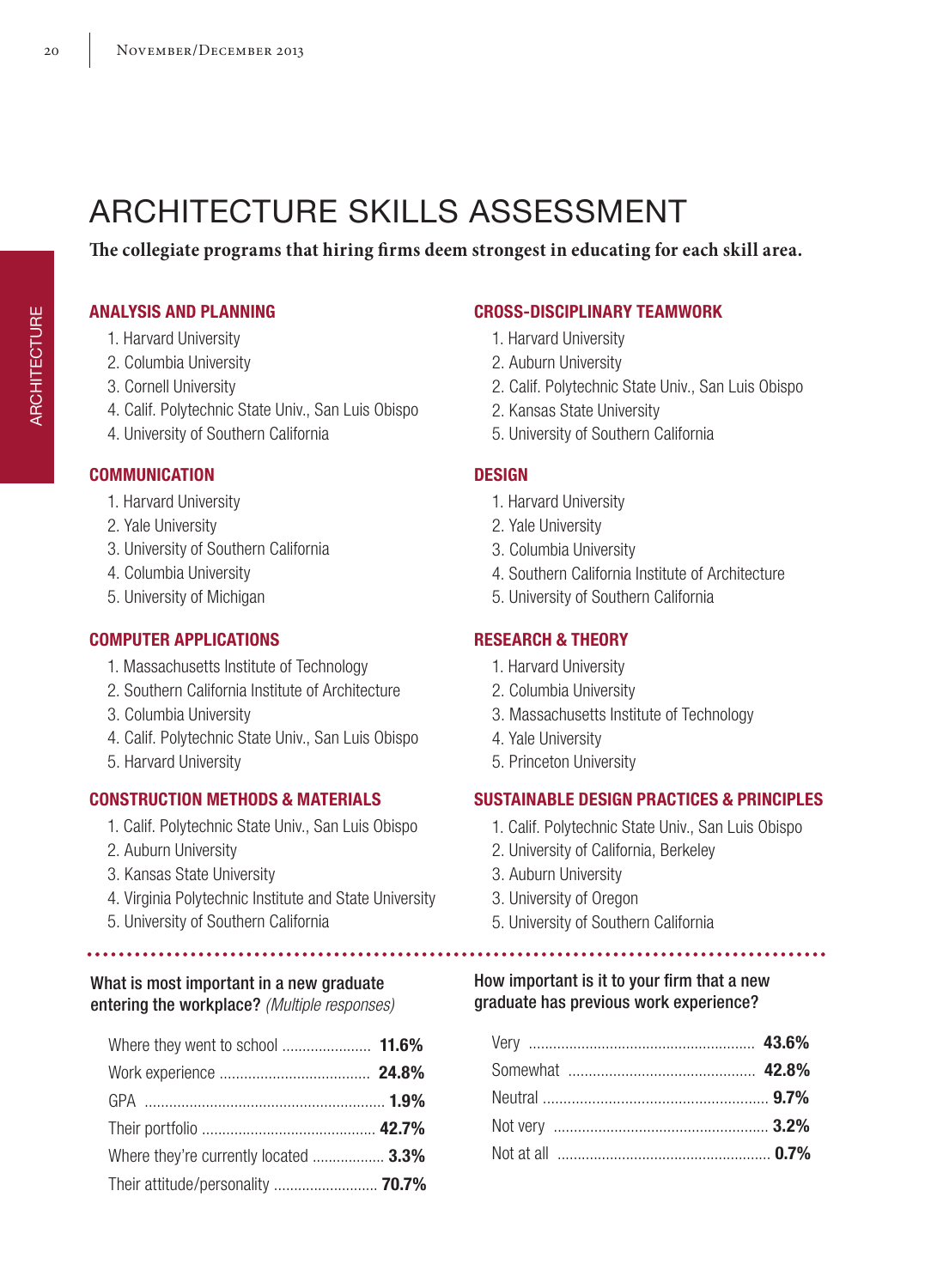Rate your satisfaction with the state of architecture education in the United States today.



Is your firm benefiting from an infusion of new ideas about sustainability from recent graduate new hires?



Are students graduating with an adequate understanding of building, facility, and equipment life cycles?



Is it beneficial to your firm when recent graduate new hires had study abroad experience while they were in school?



#### The design professions' biggest concerns *(Multiple responses)*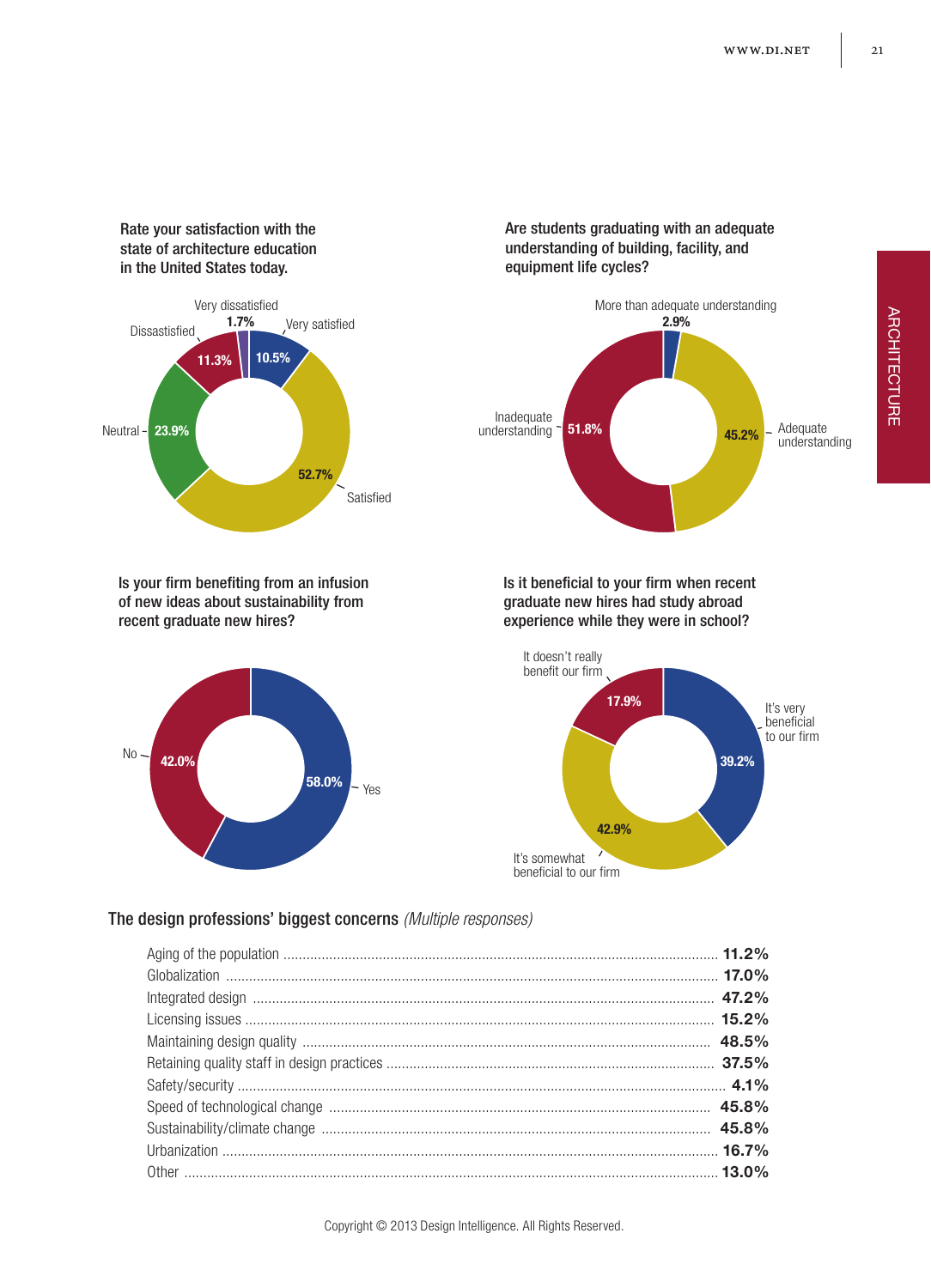# **REGIONAL RANKINGS**

TOP SCHOOLS IN EACH GEOGRAPHIC REGION BASED ON ALL RESPONSES.

### TOP ARCHITECTURE SCHOOLS IN THE MIDWEST

### UNDERGRADUATE

- **1.** Illinois Institute of Technology
- **2.** University of Notre Dame
- **3.** Iowa State University

### GRADUATE

- **1.** University of Michigan
- **2.** Kansas State University
- **3.** Washington University in St. Louis
- **4.** University of Cincinnati
- **5.** University of Kansas

### MIDWEST

Illinois, Indiana, Iowa, Kansas, Michigan, Minnesota, Missouri, Nebraska, North Dakota, Ohio, South Dakota, Wisconsin

## TOP ARCHITECTURE SCHOOLS IN THE WEST

 $\sim$   $\sim$ Ó

### UNDERGRADUATE

- **1.** Calif. Polytechnic State Univ., San Luis Obispo
- **2.** University of Southern California
- **3.** Southern California Institute of Architecture
- **4.** University of Oregon
- **5.** Calif. State Polytechnic Univ., Pomona

#### **WEST**

Alaska, Arizona, California, Colorado, Hawaii, Idaho, Montana, Nevada, New Mexico, Oregon, Utah, Washington, Wyoming

### **GRADUATE**

- **1.** University of California, Berkeley
- **2.** University of California, Los Angeles
- **3.** University of Southern California
- **4.** Arizona State University
- **5.** Southern California Institute of Architecture